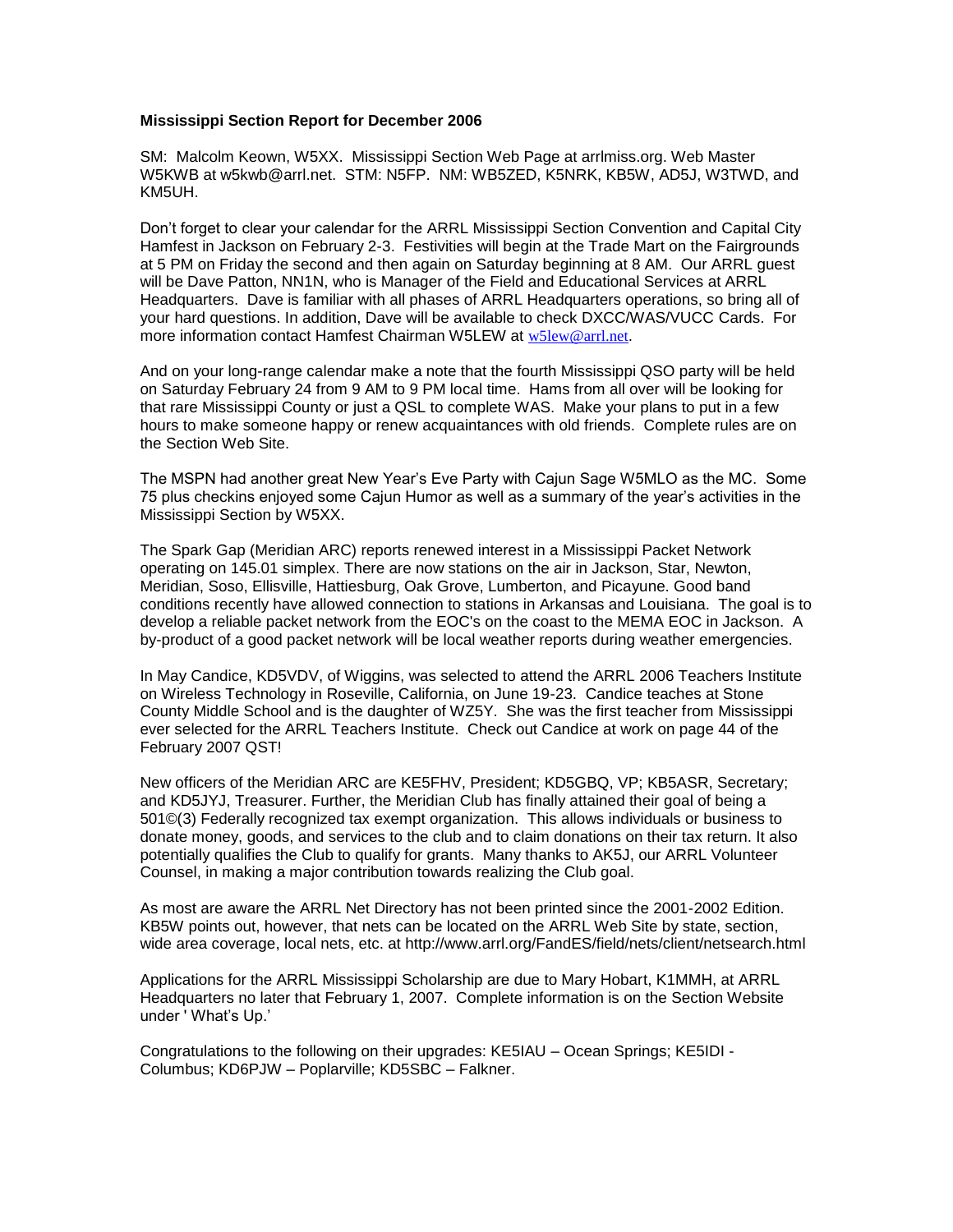Also congratulations are in order for the University of Mississippi ARC, who had their application for ARRL Affiliation approved by the ARRL Executive Committee.

Welcome to new Mississippi Hams: KE5LQN, Kenneth, French Camp; KE5LQO, Larry – Kosciusko; KE5LRS, Brian – Lucedale; KE5LRP, Jeffrey – Morton; KE5LRR, Hugh – Richland; KE5LRS, Jessie – Jackson; KE5LTH, Cecilia – Collinsville; KE5LUJ, Pete – Vicksburg; KE5LUP, David – Columbus; and KE5LVD, Winnie – Liberty.

In addition, welcome to new ARRL Members: KD5IFA – Liberty; KE5DHC – Florence; K5IBM – Newhebron; KE5KVM – New Site; KE5LLL – Houston; KE5LQO – Kosciusko; KC5ZJI – Madison.

Newsletter/Club Reports: Hattiesburg ARC (AC5E), Lowndes Co ARC (AC5DO), Magnolia DX Assc. (K5DL), Meridian ARC (W5RB), Univ. of MS ARC (W5MPC)

DEC/EC Monthly Reports: K5CBS (Stone), WB5CON (NE MS/Alcorn), KD5CQT (Jackson), KC5EAK (Pearl River), KD5GWM (Lauderdale/Clarke), K5WSY (Tishomingo).

PIC Report: N5TBB

Net Reports: Session/QNI/QTC (Net Manager)

DRN5 62/MS 100% rep by N5FP, W5OXA, KB5DZJ, WB5ZED, W5MLO, WA5FB (WB5ZED)

MSPN 31/2576/54 (K5NRK)

MS TFC Net 31/132/11 (KB5W)

Magnolia Section Net 31/1034/5 (AD5J)

Jackson Co ARES 31/437/7 (KD5CQT)

MS Slow Net 21/68/1 (W3TWD)

MS Baptist Hams Net 5/48/0 (WF5F)

MLEN 5/43/0 (K5NRK)

Hattiesburg AEN 5/111/0 (N5MZ)

Newton County ARES 4/34/0 (WB5GUD)

Meridian Area EN 4/49/0 (KD5GWM)

JARC EN 4/49/2 (AB5WF)

Monroe Co ARC Net 4/44/0 (AD5DO)

NE MS ARES 4/67/0 (W5LMW)

Lowndes Co ARC Net 4/35/0 (AD5DO)

Itawamba Co ARES Net 4/39/0 (KB5NMB)

Stone County ARES 4/20/0 (N5UDK)